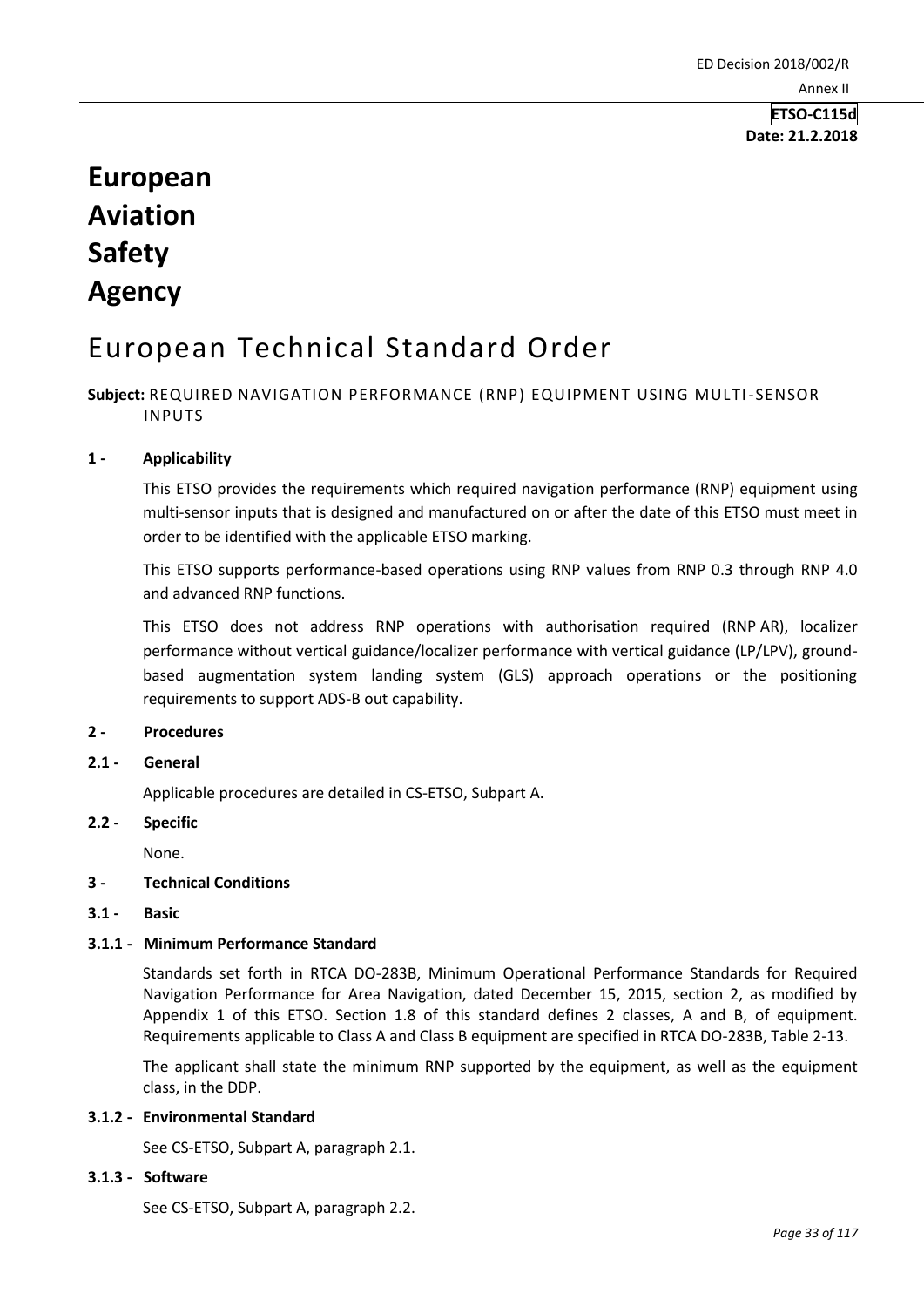# **Date: 21.2.2018**

# **3.1.4 - Airborne Electronic Hardware**

See CS-ETSO, Subpart A, paragraph 2.3.

#### **3.2 - Specific**

For databases that are used in the ETSO article but are not part of the ETSO article, the configuration number of the data quality requirements (DQR) shall be defined and provided to the user.

DQR documentation shall be in a form available to the Type 2 Database Provider(refer to Regulation (EU) 2017/373 Article 2(5)(b) for the definition of a Type 2 Database Provider).

#### **3.2.1 - Failure Condition Classification**

See CS-ETSO, Subpart A, paragraph 2.4.

Design the system to the appropriate failure condition classification(s) as detailed in the guidance material for the different types of navigation specification (for instance RNP1, Advanced RNP, RNP-APCH …).

# **4 - Marking**

#### **4.1 - General**

Marking as detailed in CS-ETSO, Subpart A, paragraph 1.2.

#### **4.2 - Specific**

None.

#### **5 - Availability of Referenced Document**

See CS-ETSO, Subpart A, paragraph 3.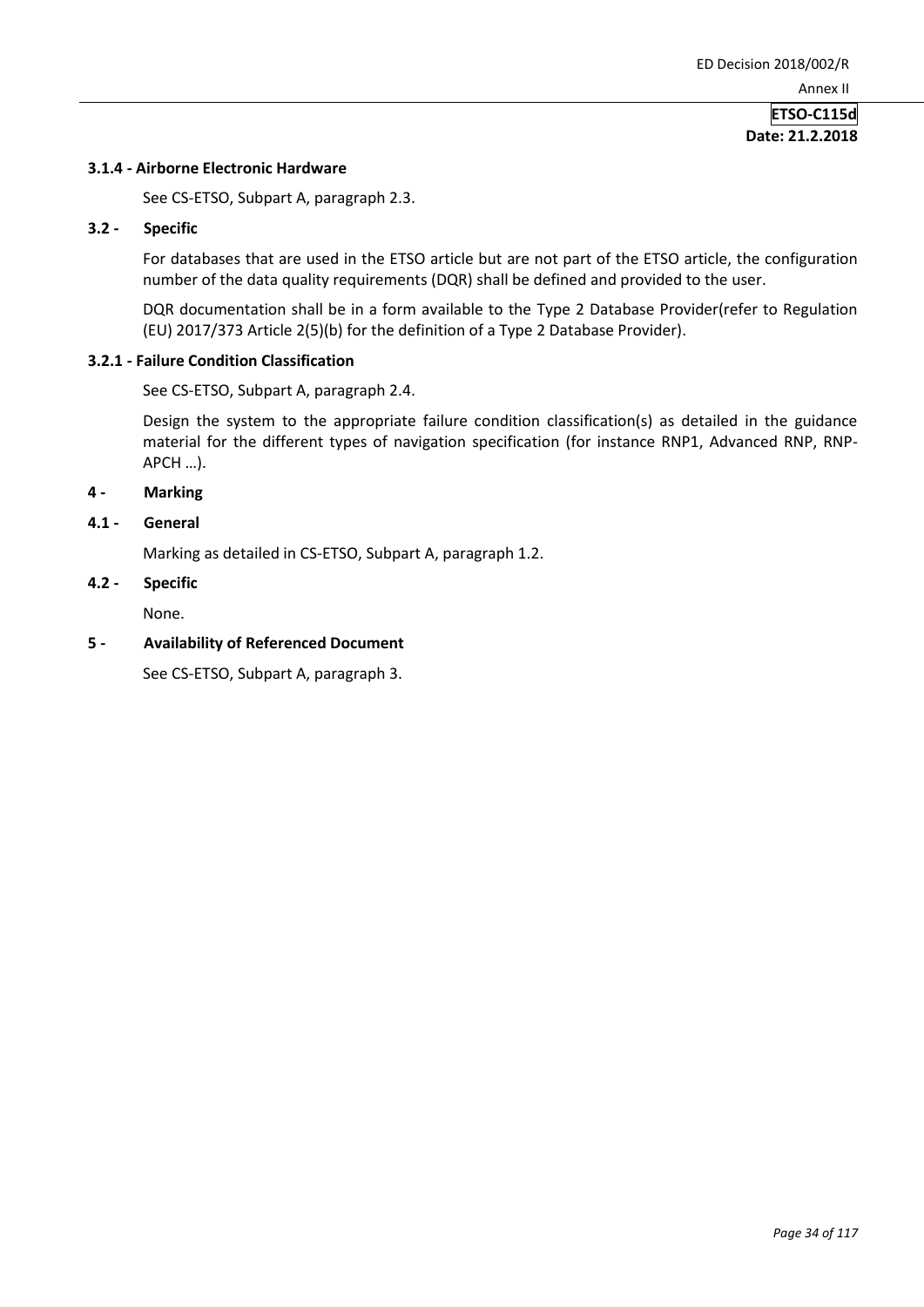# **ETSO-C115d Date: 21.2.2018**

# **Appendix 1- MODIFICATIONS TO RTCA DO-283B REQUIREMENTS**

#### **Scope**

This Appendix describes modifications and additions to the requirements found in RTCA DO-283B that the RNP equipment shall meet for compliance with this ETSO. EASA expects the RNP equipment to execute published instrument procedures designed to provide maximum efficiency, flexibility, and aircraft eligibility. These instrument procedure designs may include RNAV components and/or leg types associated with conventional procedures. The modifications and additions below are necessary to ensure RNP equipment can properly execute current and future instrument procedure designs. The modifications below refer to or add chapters in reference to RTCA DO-283B.

#### **2.2.1.2.1 Leg Types**

Add the following required leg types to Table 2-1:

- FM Fix to Manual Termination
- VA Heading to Altitude Leg
- VI Heading to Intercept
- VM Heading to Manual Termination
- CA Course to Altitude Leg

Add the following requirement and note after the sentence 'Refer to Appendix D for additional details for each of the leg types':

The equipment shall have the ability to use an IF that is a fly-by waypoint, fly-over waypoint, or the initial fix defining an RF leg segment. Additionally, the equipment shall have the ability to proceed 'direct to' an IF.

*Note: This requirement is needed to support RNP departure procedures, particularly those with an RF leg as the first leg segment, where the IF defines the beginning of the RF leg. With LNAV available immediately after take-off, the equipment should provide guidance direct to the IF and sequence the next leg; particularly when the IF is the initial fix of an RF leg.*

#### **2.2.1.2.2 Flight Planning**

Insert a new paragraph and note between the last paragraph and next to last paragraph as follows:

The equipment shall have the ability to use a single waypoint supporting multiple RNP terminal procedures (SID, DP, STAR) and multiple approach procedures using different tracks. When a single waypoint supports an arrival and an RNP instrument approach using different tracks, the equipment shall continue following the arrival procedure to the procedure's termination fix and shall not automatically sequence onto the RNP approach procedure using that same waypoint.

*Note: Some waypoints may serve as: a transition fix for an instrument approach; an initial approach fix (IAF) for an instrument approach; the first fix in a terminal arrival procedure; and an intermediate waypoint on a terminal RNP procedure (SID, DP or STAR) (see Figure 1 below). This requirement ensures the equipment completes RNP procedures as assigned by ATC, and loaded by the flight crew into the active flight plan from the on-board navigation database.*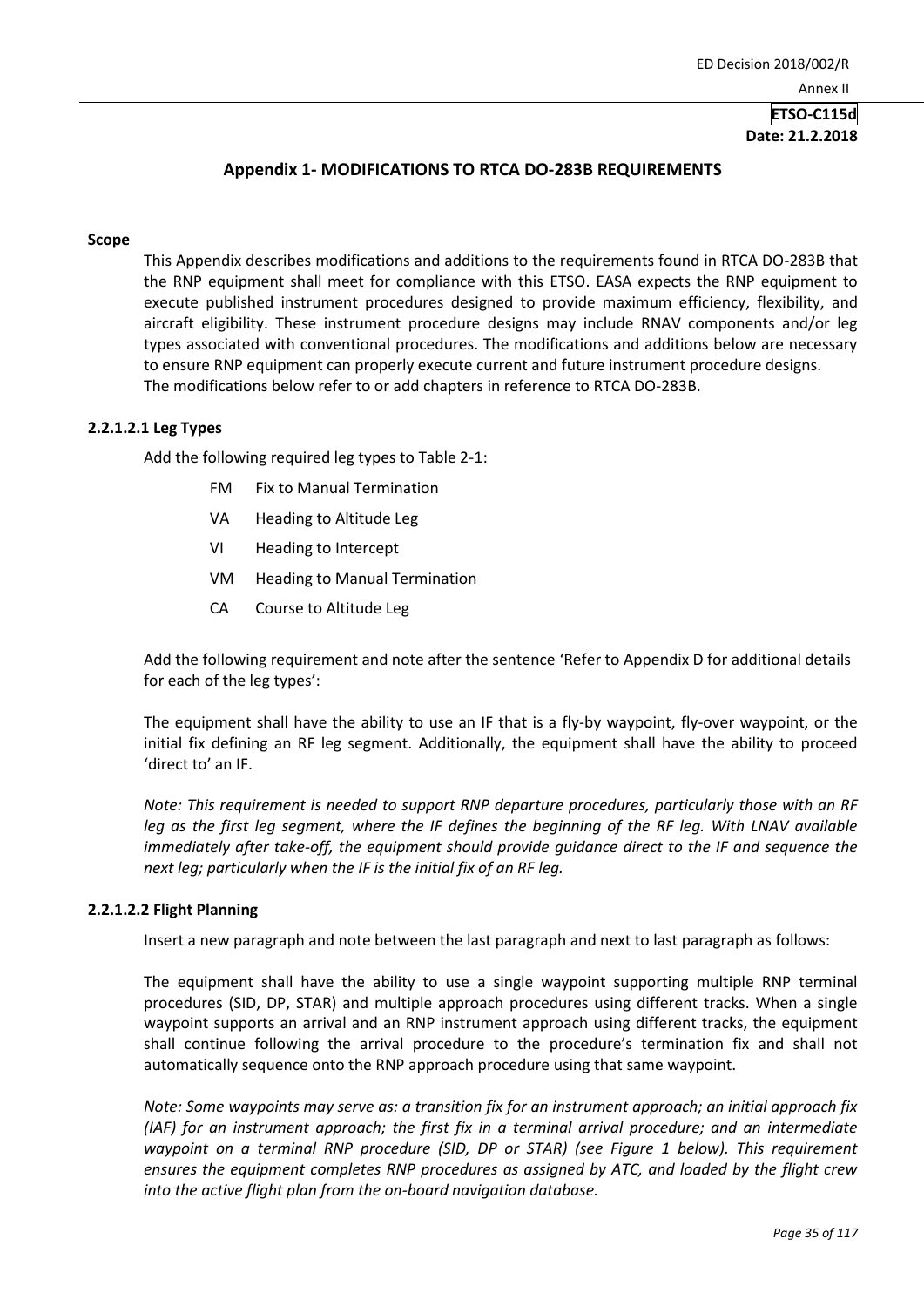

**Figure 1- Single Waypoint Serving Multiple RNP Procedures**

RNP Approach Intermediate Fix

Add the following requirement and note after the last paragraph in Section 2.2.1.2.2: The equipment shall not permit the flight crew to select a procedure or route, either manually or automatically, that is not supported by the equipment. For example, a procedure is not supported if it incorporates advanced RNP functions and the equipment does not provide those advanced RNP functions.

*Note: Procedures (approaches, arrivals, departures, routes) are defined by a series of waypoints and leg types.*

# **2.2.1.2.9 Transitions Between Legs**

Change the first paragraph and note 1 as follows:

The navigation system shall provide a means to automatically transition from one leg to another. Three categories of transition between fixed path segments can be defined:

- Fly-by transitions;
- Flyover transitions; and
- Fixed radius transitions.

The navigation system shall be capable of accomplishing all three transitions. Fly-by transitions shall be the default transition when the transition type is not specified.

*Note 1: For fly-by and flyover transitions, no predictable and repeatable path is specified because the optimum path varies with airspeed and bank angle. Fly-by and flyover transitions use a transition area. The aircraft should remain within the transition area for fly-by transitions.*

# **2.2.1.2.9.1.1 Fly-Over Transitions**

Insert a new Section 2.2.1.2.9.1.1 after Section 2.2.1.2.9.1 Fly-By Transitions as follows:

The navigation system shall define a path to accomplish fly-over transitions that passes through the transition waypoint. There are no requirements that apply to the transition area, as the equipment provides guidance relative to the two straight segments to and from the transition waypoint (see figure 2-4.1).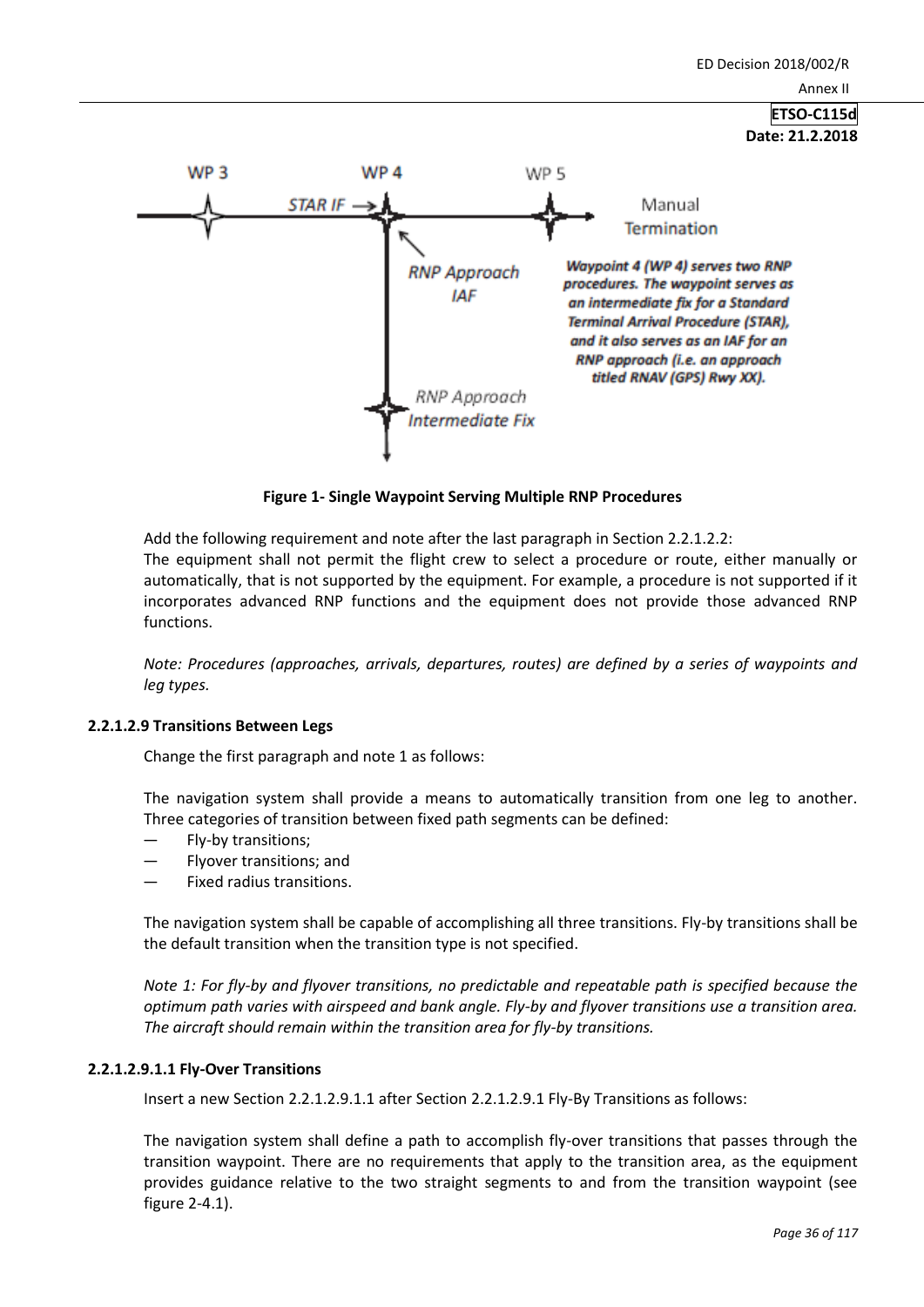**Date: 21.2.2018**



# **Figure 2-4.1: Fly-Over Theoretical Transition Area**

# **2.2.1.2.9.2 Fixed Radius Transitions**

Change the second paragraph as follows and delete the third paragraph:

The RNP system shall use the discrete, navigation database-specified FRT turn radius associated with an en route waypoint transition to execute a Fixed Radius Transition (FRT) from the airway inbound course to the outbound course. The RNP system shall output lateral guidance commands relative to the FRT path. The discrete turn radius is defined by a 3-digit numeric field representing the radius to one decimal place (tenths, decimal point suppressed) in nautical miles. A blank entry in the database field indicates that no fixed radius transition is required.

# **2.2.1.4. Displays and System Alerting**

Add the following second sentence to the paragraph and Note 2:

If the equipment incorporates an electronic map display to provide a graphical depiction of navigation information, it shall meet the requirements of RTCA/DO-257A *'Minimum Operational Performance Standards for the Depiction of Navigational Information on Electronic Maps*'.

*Note 2: Manufacturers should use RTCA/DO-257A with RTCA/DO-283A, Appendix K until RTCA/DO-257B is published.*

# **2.2.2.2.6.1 Descent Path Construction**

Add the following requirement and notes to the list of general requirements:

6. The RNP equipment shall always use the procedure-defined flight path angle to define the final approach segment of an RNP instrument approach procedure offering vertical guidance (RNP procedures offering LNAV/VNAV minima).

*Note 1: Some RNP instrument approach procedures define the final approach fix with an 'AT' altitude constraint ('hard altitude') and the intent of this requirement is to use the published FPA, the designated end of the runway (DER) and the threshold crossing height for vertical path construction. The equipment should not generate a geometric, point-to-point vertical path between two 'AT' constraints on a final approach segment.*

*Note 2: This requirement is not intended to prohibit the optional use of baro-VNAV temperature compensation as described in RTCA/DO-283B Appendix H.*

# **2.4.3.1 Test Scenario(s)**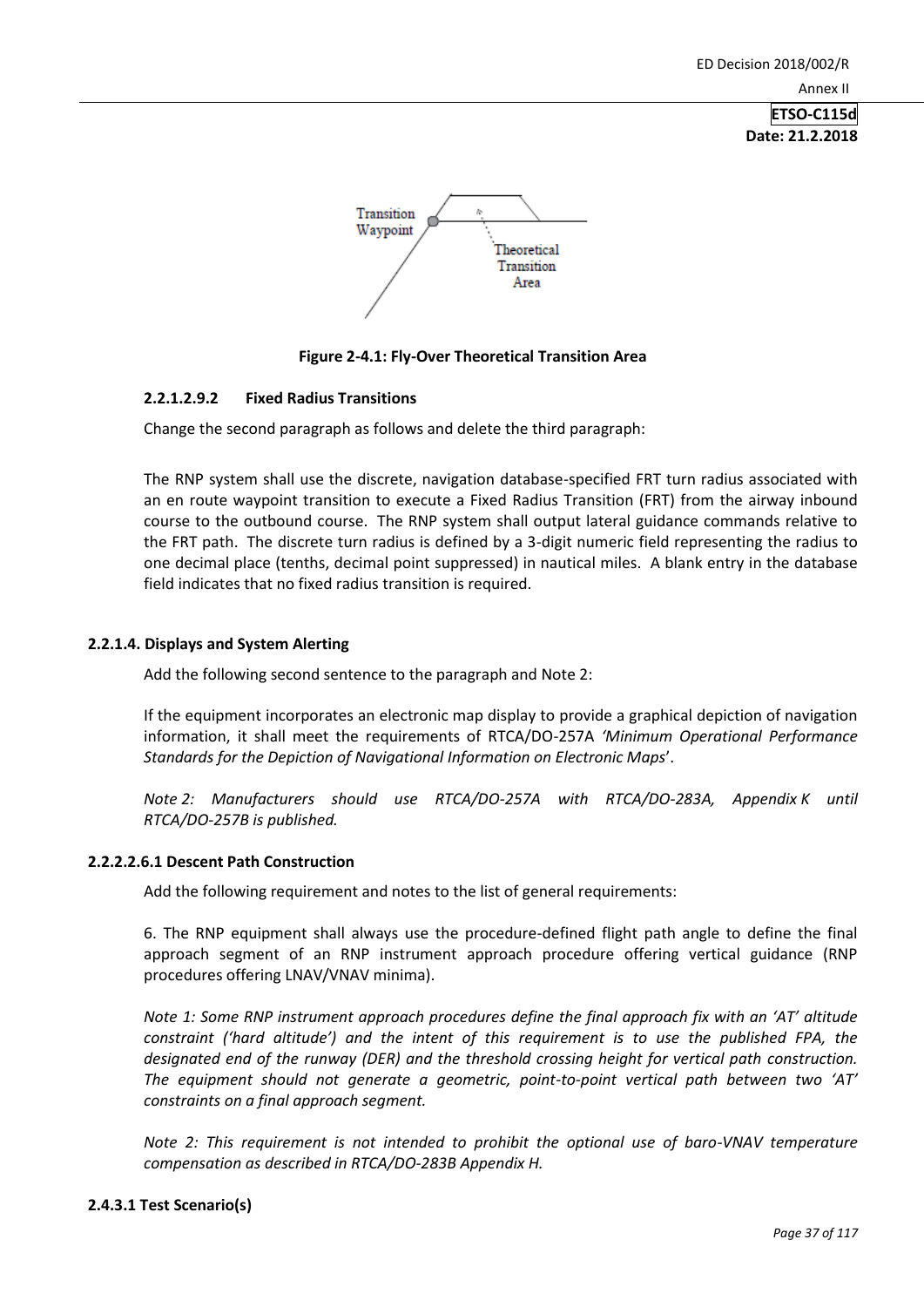Add the following leg types to the list in paragraph (a):

FM, VA, VI, VM, CA.

# **Appendix D**

Add the following leg type definitions to Appendix D:

# **D.10 Fix to Manual Termination (FM)**

An FM leg defines a specified track over the ground from a database fix until a manual termination of the leg.



**Figure D-6: Fix to Manual Termination (FM) Leg**

# **D.11 Heading to Altitude (VA)**

A VA leg defines a specified heading to a specific altitude termination at an unspecified position. No correction is made for wind.



**Figure D-7: Heading to Altitude (VA) Leg**

# **D.12 Heading to Intercept (VI)**

A VI leg defines a specified heading to intercept a subsequent leg at an unspecified position. No correction is made for wind.



**Figure D-8: Heading to Intercept (VI) Leg**

# **D.13 Heading to Manual Termination (VM)**

A VM leg defines a specified heading until a manual termination of the leg. No correction is made for wind.